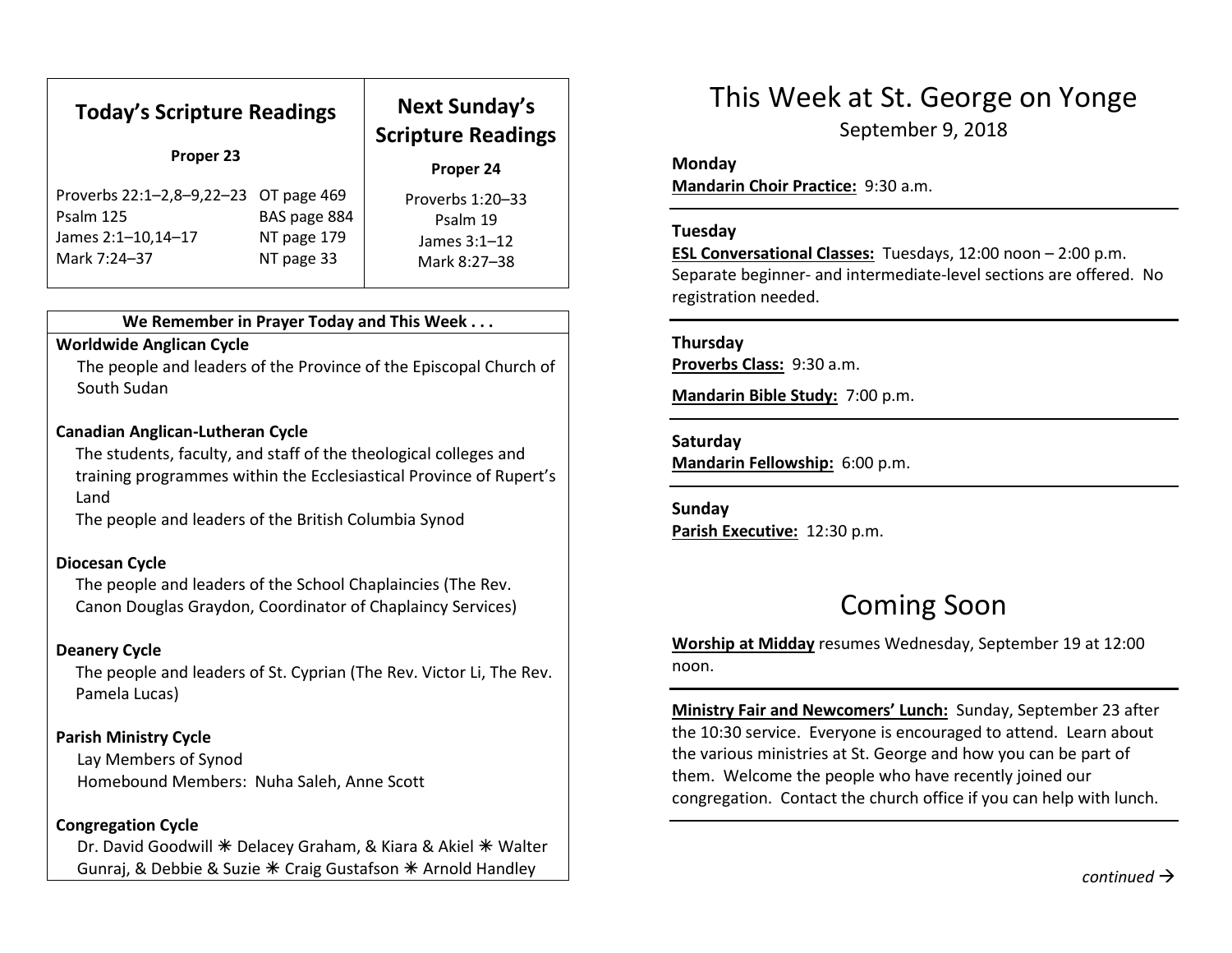Community Bazaar and Craft Sale: Saturday, October 13 from 10:00 a.m. to 2:00 p.m. Please help with this parish event to raise funds for the church. Before the sale we need people to contribute items, do some baking, make sandwiches for the lunch room, and promote the sale with friends and family, as well as in the community. During the sale, we need people to set up, man the various tables and lunch room, and help with clean up. Contact Lorraine Baillie at lbaillie@rogers.com or (905) 881-1465 if you can help.

# Parish Announcements

# Our Children's Sunday Programme resumes today.

We are looking for more teachers to be able to split up the age groups, to cover vacations, and to take care of the garden on the south side of the building. Anyone interested in joining our Children's Ministry, please speak to Kathy Baillie or call the church office.

Food Bank Sunday is *today* (the second Sunday of each month) and we will try to fill the cart in the Narthex. The cart will be presented at the Altar along with the offerings that day as a symbol of our gift in reaching out to the hungry in our community. Donations will be appropriately distributed by the Outreach Committee.

The gift of a silver paten, created in the Holy Land, is given to the greater glory of God by Geraldine and Alan Sperling.

# Community Notices

Yonge Churchill Child Care Centre: Before and after school programmes are available! Please see the flyer on the Welcome Desk for contact information.

## 8:00

|               | Celebrant & Preacher The Rev. Canon Sister Constance Joanna<br>Gefvert, SSJD |
|---------------|------------------------------------------------------------------------------|
| Readers       | Maggie Sumner, Raj Sircar                                                    |
| Intercessor   | Raj Sircar                                                                   |
| 10:30         |                                                                              |
| Celebrant     | The Rev. Leonard Leader                                                      |
| Preacher      | The Rev. Canon Sister Constance Joanna                                       |
|               | Gefvert, SSJD                                                                |
| Subdeacon     | Margie Lyttle                                                                |
| Readers       | Geraldine Sperling, David Truman                                             |
| Intercessor   | Doug Heyes                                                                   |
| Server        | Doug Heyes                                                                   |
| Chalice       | Doug Heyes, Craig Robertson                                                  |
| <b>Slides</b> | Aili Maki                                                                    |
| Duty Warden   | Kwan Luk                                                                     |
| Counters      | Team 1: Richard Snider, Carolyn Poonwoo                                      |
| Altar Guild   | Team 3: Anna Siu, Olga Joloud, Maggie                                        |
| Coffee Hosts  | Lorraine Baillie, Cheryl Dawkins                                             |
|               |                                                                              |

Please join us for refreshments following the service.